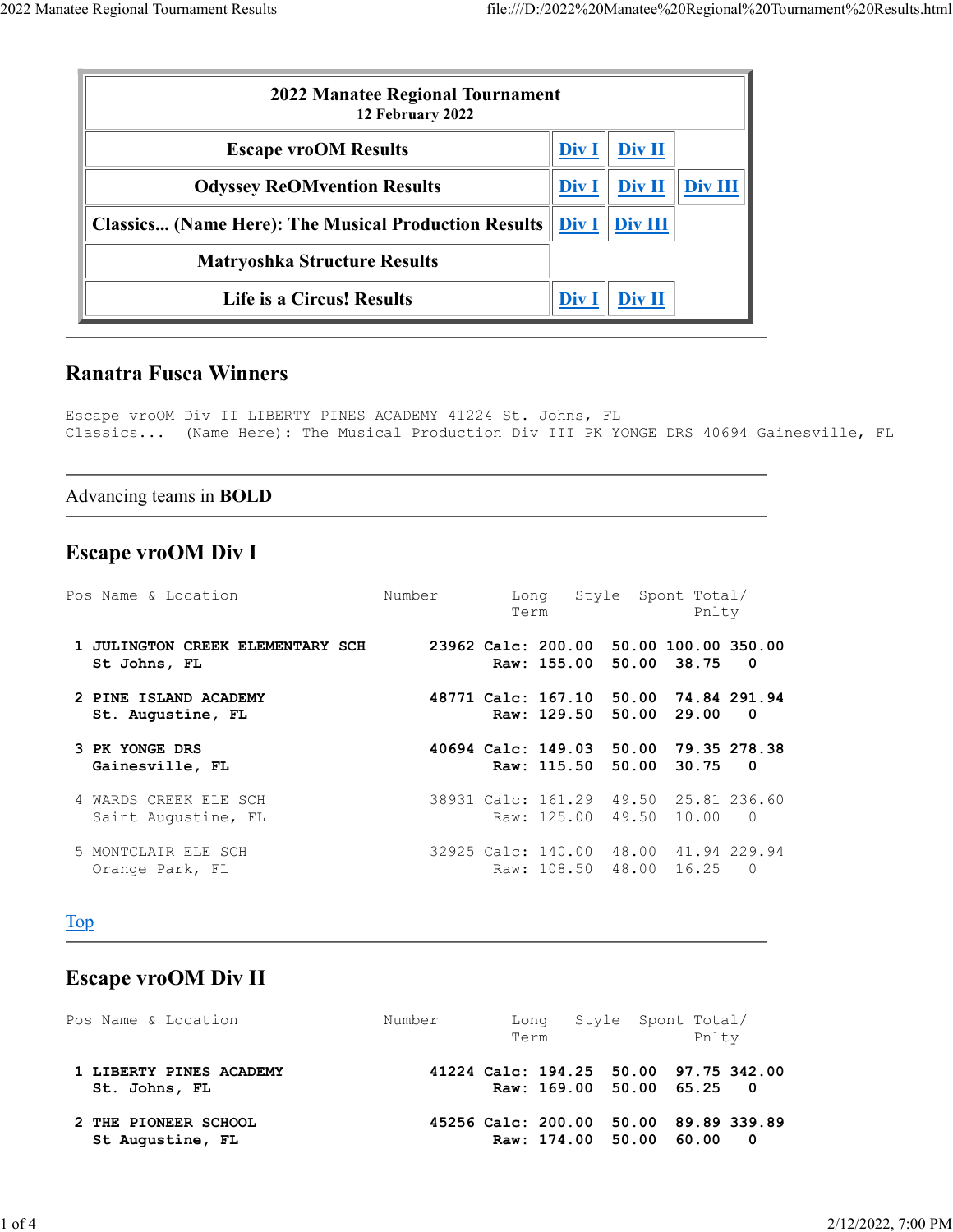| <b>3 SPRING RIVER SCHOOL</b> | 48887 Calc: 184.48 50.00 100.00 334.48 |
|------------------------------|----------------------------------------|
| Atlantic Beach, FL           | Raw: 160.50 50.00 66.75 0              |
|                              |                                        |
| 4 MONTCLAIR ELE SCH          | 32925 Calc: 111.49 49.50 40.82 201.81  |
| Orange Park, FL              | Raw: 97.00 49.50 27.25 0               |

#### Top

# Odyssey ReOMvention Div I

| Pos Name & Location                               | Number | Term | Long Style Spont Total/                                             | Pnlty |
|---------------------------------------------------|--------|------|---------------------------------------------------------------------|-------|
| 1 CUNNINGHAM CREEK ELEMENT SCH<br>Saint Johns, FL |        |      | 24404 Calc: 200.00 50.00 88.72 338.72<br>Raw: 141.66 25.25 29.50 0  |       |
| 2 PATRIOT OAKS ACADEMY<br>St Johns, FL            |        |      | 43427 Calc: 184.48 42.57 100.00 327.05<br>Raw: 130.67 21.50 33.25 0 |       |

### Top

# Odyssey ReOMvention Div II

| Pos Name & Location                             | Number | Long<br>Term | Style Spont Total/                                                 | Pnlty |  |
|-------------------------------------------------|--------|--------------|--------------------------------------------------------------------|-------|--|
| 1 FIRST BAPTIST CHRISTIAN ACADEM<br>Bunnell, FL |        |              | 47618 Calc: 200.00 46.28 100.00 346.28<br>Raw: 126.67 28.00 8.00 0 |       |  |
| 2 THE PIONEER SCHOOL<br>St Augustine, FL        |        |              | 45256 Calc: 192.09 50.00 53.13 295.22<br>Raw: 121.66 30.25 4.25 0  |       |  |

#### Top

# Odyssey ReOMvention Div III

| Pos Name & Location                     | Number                                 | Long Style Spont Total/<br>Term |  | Pnlty |  |
|-----------------------------------------|----------------------------------------|---------------------------------|--|-------|--|
| 1 COLUMBIA HIGH SCHOOL<br>Lake City, FL | 48516 Calc: 200.00 50.00 100.00 336.00 | Raw: 73.33 11.50 15.25 14       |  |       |  |

#### Top

# Classics... (Name Here): The Musical Production Div I

| Pos Name & Location                              | Number                                 | Long<br>Term              |  | Style Spont Total/ |  | Pnlty |  |  |  |  |
|--------------------------------------------------|----------------------------------------|---------------------------|--|--------------------|--|-------|--|--|--|--|
| 1 PINE ISLAND ACADEMY<br>St. Augustine, FL       | 48771 Calc: 200.00 50.00 100.00 350.00 | Raw: 171.25 41.33 58.25 0 |  |                    |  |       |  |  |  |  |
| 2 JULINGTON CREEK ELEMENTARY SCH<br>St Johns, FL | 23962 Calc: 191.82 47.58 27.04 266.44  | Raw: 164.25 39.33 15.75 0 |  |                    |  |       |  |  |  |  |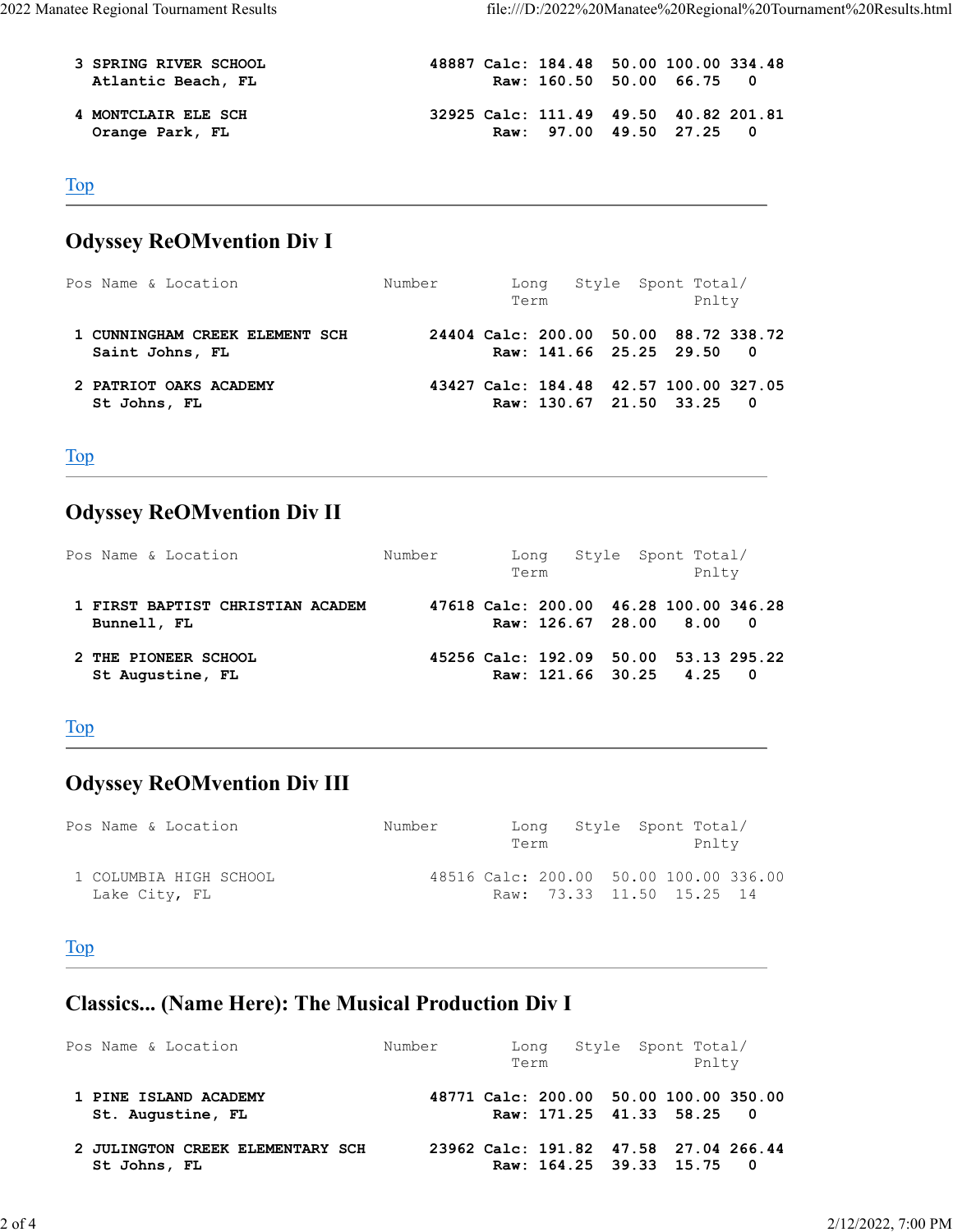| 3 PK YONGE DRS<br>Gainesville, FL        | 40694 Calc: 180.15 44.77 39.91 263.83 | Raw: 154.25 37.01 23.25 1 |  |
|------------------------------------------|---------------------------------------|---------------------------|--|
| 4 LIBERTY PINES ACADEMY<br>St. Johns, FL | 41224 Calc: 162.34 38.70 59.23 258.27 | Raw: 139.00 31.99 34.50 2 |  |

<u> 1980 - Johann Barbara, martxa a</u>

Top

# Classics... (Name Here): The Musical Production Div III

| Pos Name & Location                         | Number | Term | Long Style Spont Total/                                             | Pnlty |  |
|---------------------------------------------|--------|------|---------------------------------------------------------------------|-------|--|
| 1 PK YONGE DRS<br>Gainesville, FL           |        |      | 40694 Calc: 200.00 50.00 92.22 342.22<br>Raw: 188.50 48.01 59.25 0  |       |  |
| 2 THE LIMELIGHT THEATRE<br>St Augustine, FL |        |      | 48254 Calc: 178.25 43.40 100.00 321.65<br>Raw: 168.00 41.67 64.25 0 |       |  |

Top

### Life is a Circus! Div I

| Pos Name & Location                          | Number | Long<br>Term |  | Style Spont Total/ |  |                                                                     | Pnlty |  |
|----------------------------------------------|--------|--------------|--|--------------------|--|---------------------------------------------------------------------|-------|--|
| 1 PATRIOT OAKS ACADEMY<br>St Johns, FL       |        |              |  |                    |  | 43427 Calc: 200.00 35.44 100.00 335.44<br>Raw: 153.67 28.00 43.25 0 |       |  |
| 2 WARDS CREEK ELE SCH<br>Saint Augustine, FL |        |              |  |                    |  | 38931 Calc: 179.62 50.00 87.28 291.90<br>Raw: 138.01 39.50 37.75 25 |       |  |
| 3 THE LIMELIGHT THEATRE<br>St Augustine, FL  |        |              |  |                    |  | 48254 Calc: 173.53 32.91 81.50 287.94<br>Raw: 133.33 26.00 35.25 0  |       |  |
| 4 MONTCLAIR ELE SCH<br>Orange Park, FL       |        |              |  |                    |  | 32925 Calc: 177.00 35.44 36.42 248.86<br>Raw: 136.00 28.00 15.75 0  |       |  |

#### Top

### Life is a Circus! Div II

| Pos Name & Location                                   | Number | Long<br>Term |  | Style Spont Total/<br>Pnlty                                         |  |  |  |  |  |
|-------------------------------------------------------|--------|--------------|--|---------------------------------------------------------------------|--|--|--|--|--|
| 1 ST. PAUL'S CATHOLIC CHURCH<br>Ponte Vedra Beach, FL |        |              |  | 34593 Calc: 200.00 50.00 83.08 333.08<br>Raw: 169.67 42.00 41.75 0  |  |  |  |  |  |
| 2 FIRST BAPTIST CHRISTIAN ACADEM<br>Bunnell, FL       |        |              |  | 47618 Calc: 172.49 42.86 100.00 315.35<br>Raw: 146.33 36.00 50.25 0 |  |  |  |  |  |
| 2 LIBERTY PINES ACADEMY<br>St. Johns, FL              |        |              |  | 41224 Calc: 178.37 48.21 88.06 314.64<br>Raw: 151.32 40.50 44.25 0  |  |  |  |  |  |
| 3 MONTCLAIR ELE SCH                                   |        |              |  | 32925 Calc: 148.91 39.88 90.55 279.34                               |  |  |  |  |  |